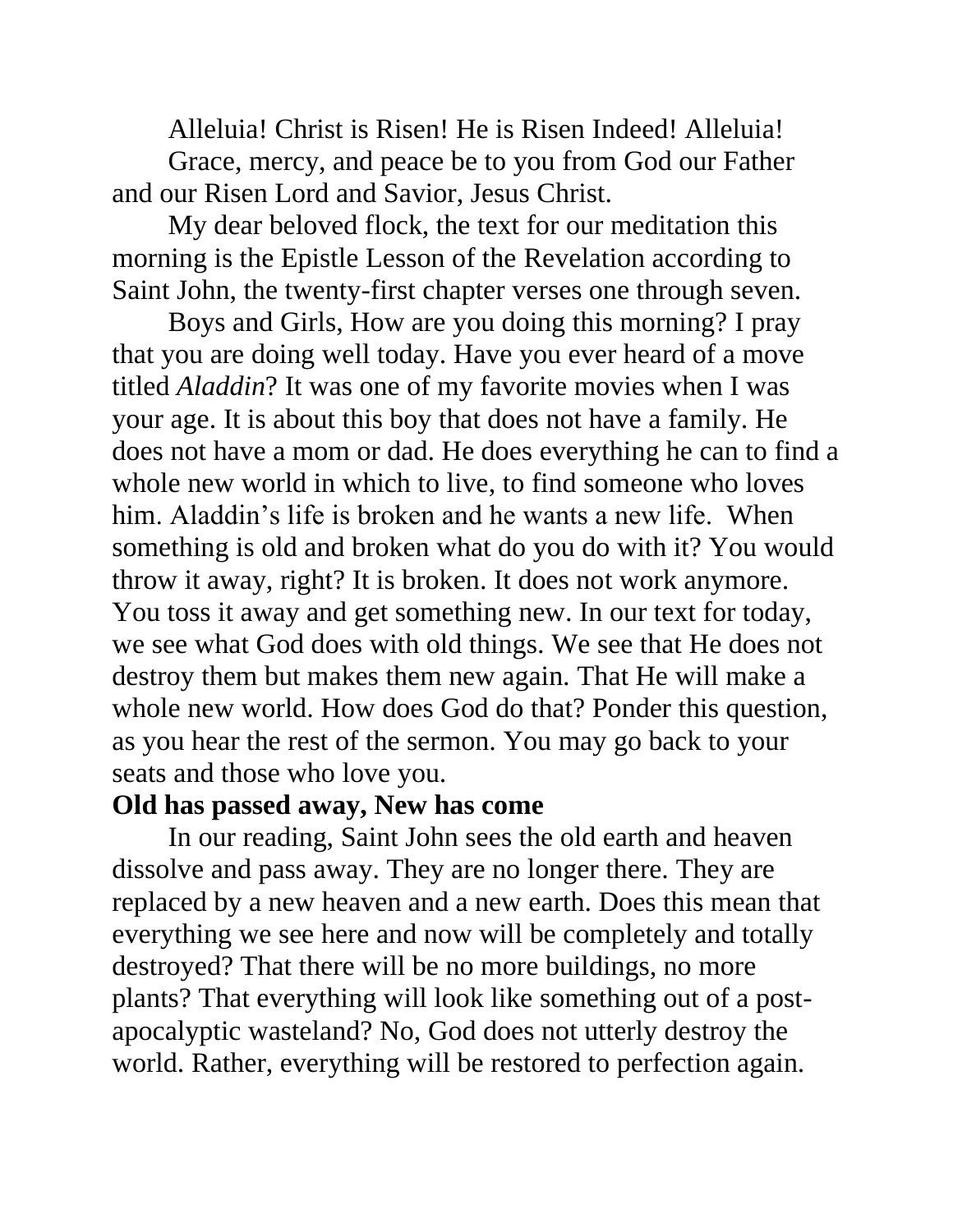The voice of the Father, sitting on the throne declares, "Behold I am making all things new!" then He says, "It is done!"

All things are made new again, here and now. This can be hard for our minds to understand. Everywhere we look at this present moment we see death and pain. There is still wars and killings. There is still arguments and anger. We still struggle against our sins and the temptations of the devil. How can everything already be made new?

## **New in and through JC**

It is made new because of Who is making all things new. It is the Father. Notice the tense of the Father's statement. This statement is in the present tense, "*I am making everything new*." This is the consummation of God's work of renewal and redemption, having *begun* here and now in our present time. Everything has been made new because of the work of the everlasting Son, our Lord and Savior, Jesus Christ. What did Jesus do? He came down out of heaven for us. What does Saint John see? He sees the Holy City, the new Jerusalem coming down out of heaven! Our restoration is not a matter of us ascending to God, but of God descending to us! God entered into His creation, took on our flesh. "It is done!" John must have been reminded of a word he had heard years earlier: "It is finished." That's what Jesus said on the cross, as he was hanging there, dying for the sins of the world. And because Jesus did die for those sins, your sins and mine, our debt has been paid, the goal has been reached, and the deal has been sealed, good as gold. Jesus' "It is finished" on the cross guarantees the "It is done" in the new Jerusalem. And the proof is in the resurrection of Christ, when he conquered the grave and opened the kingdom of heaven to all believers. "Because he lives, we shall live also."